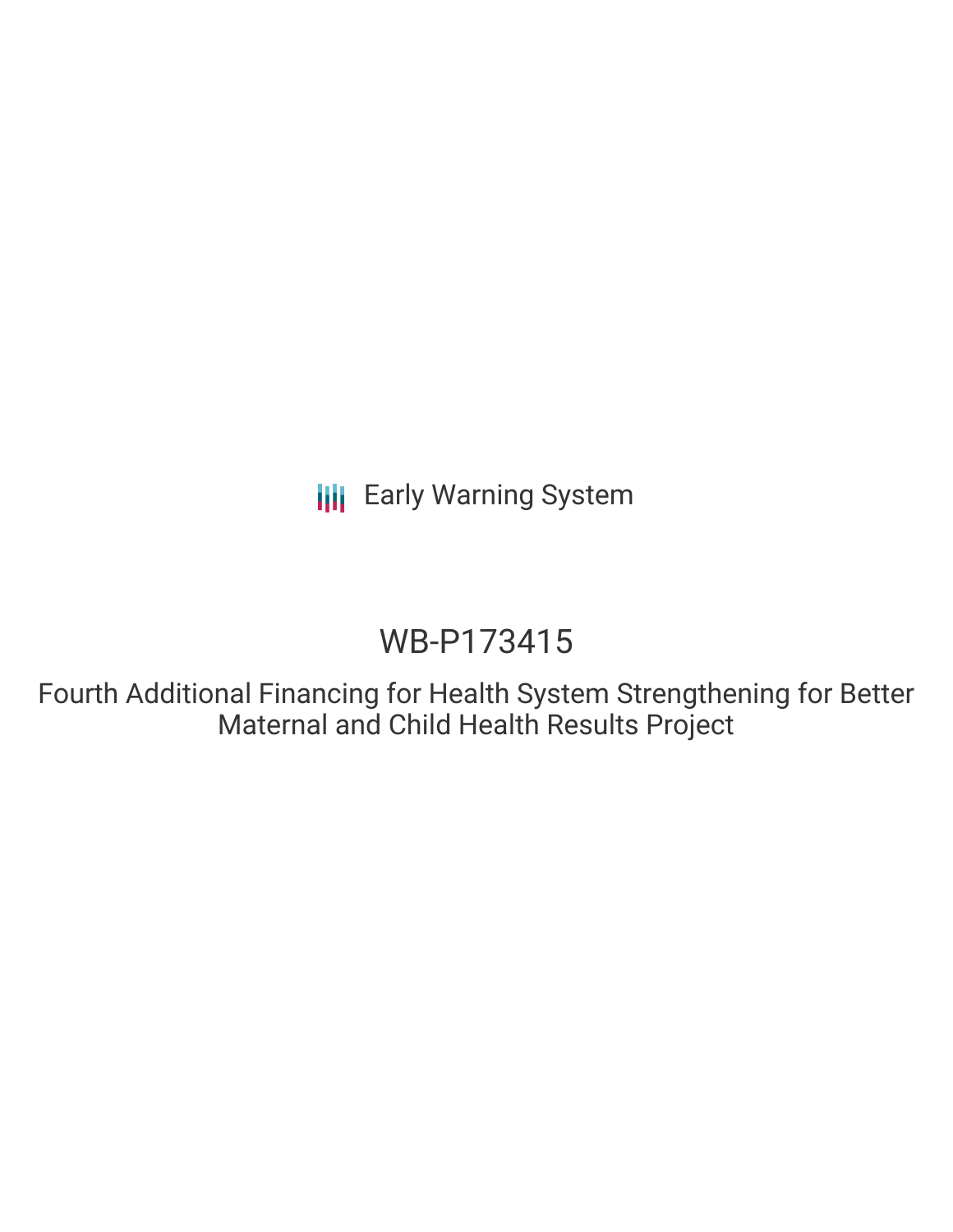

#### Early Warning System Fourth Additional Financing for Health System Strengthening for Better Maternal and Child Health WB-P173415

#### **Quick Facts**

Doculte Drojact

| <b>Countries</b>               | Congo, Democratic Republic of |
|--------------------------------|-------------------------------|
| <b>Financial Institutions</b>  | World Bank (WB)               |
| <b>Status</b>                  | Active                        |
| <b>Bank Risk Rating</b>        | U                             |
| <b>Voting Date</b>             | 2020-06-11                    |
| <b>Borrower</b>                | Democratic Republic of Congo  |
| <b>Sectors</b>                 | <b>Education and Health</b>   |
| <b>Investment Amount (USD)</b> | \$200.00 million              |
| <b>Project Cost (USD)</b>      | \$200.00 million              |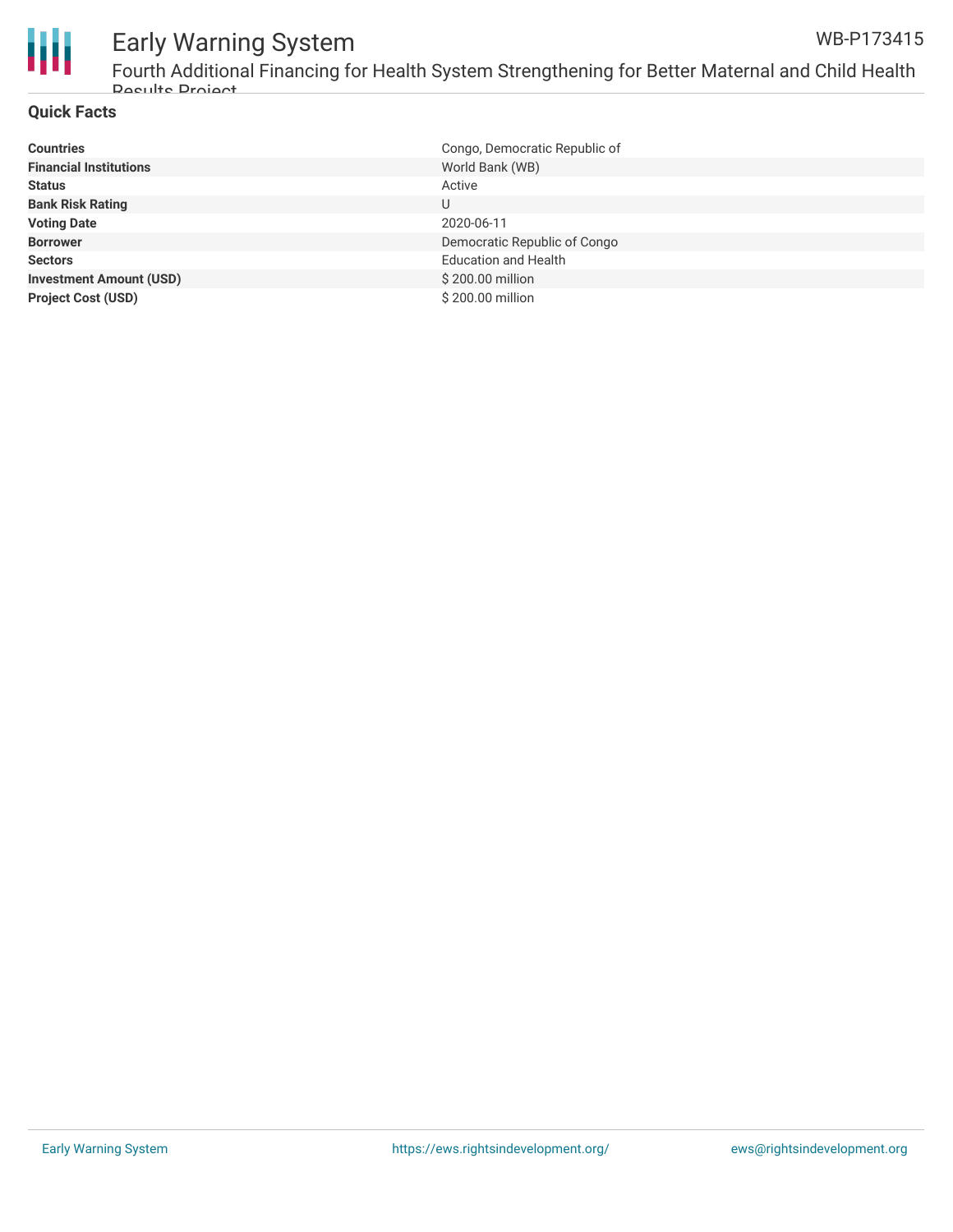



Fourth Additional Financing for Health System Strengthening for Better Maternal and Child Health **Doculte Project** 

#### **Project Description**

The proposed project development objective is to improve utilization and quality of maternal and child health services in targeted areas within the Recipient's Territory.

Project components include;

- Improve Utilization and Quality of Health Services at Health Facilities through PBF
- Improve Governance, Purchasing and Coaching and Strengthen Health Administration Directorates and Services through PBF
- Strengthen Health Sector Performance Financing and Health Policy Capacities
- Disease Surveillance System Strengthening and Response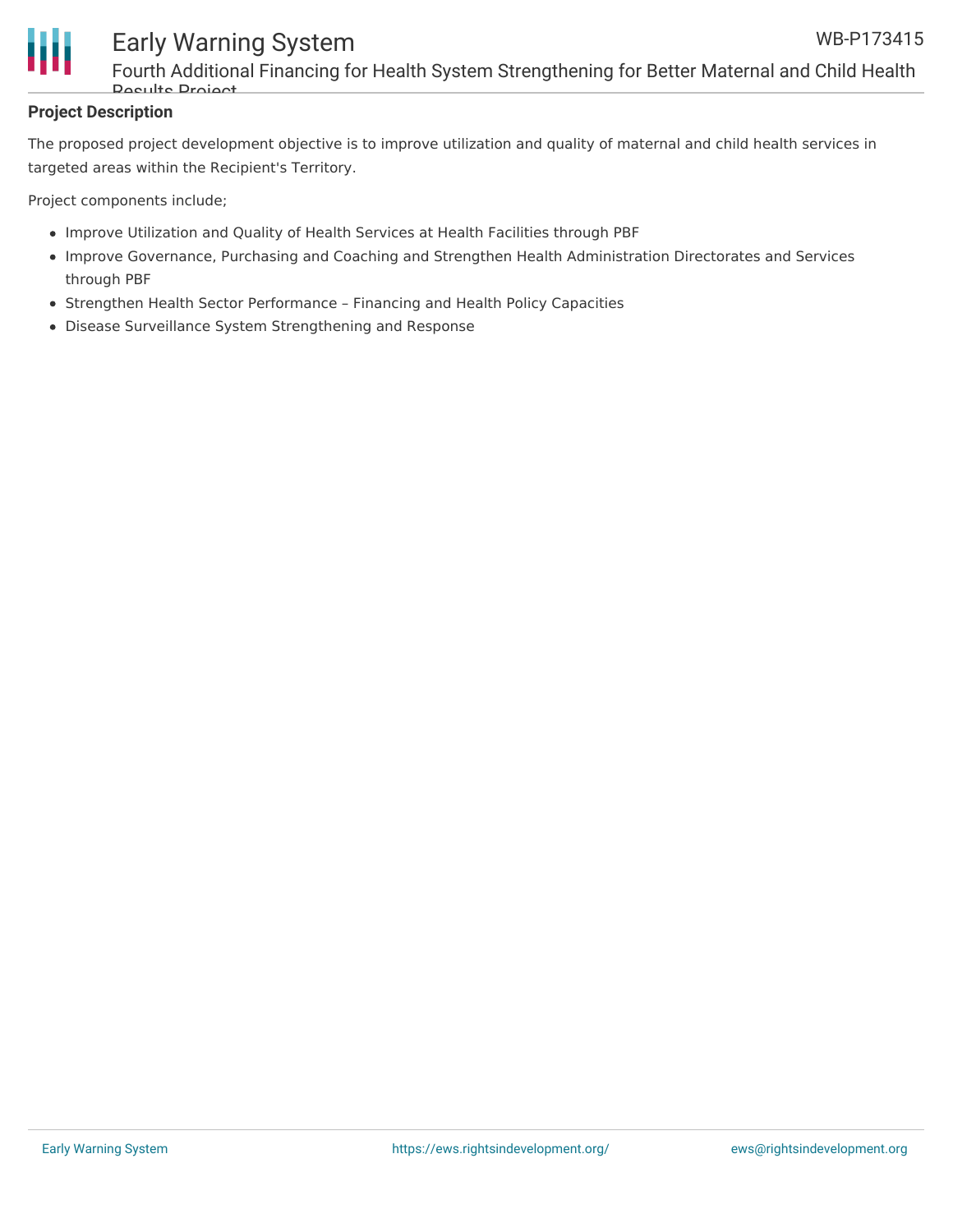

#### **Investment Description**

World Bank (WB)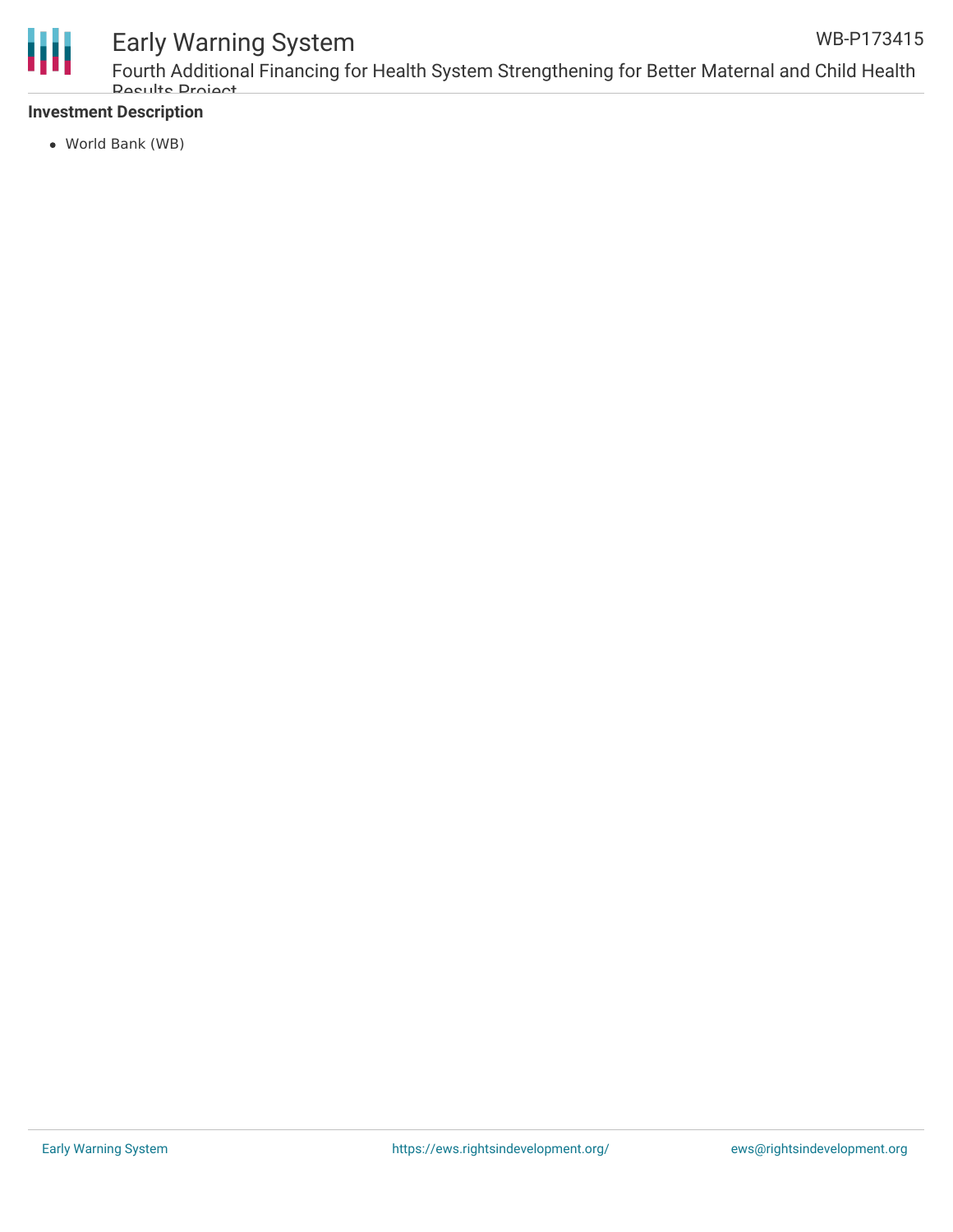

Fourth Additional Financing for Health System Strengthening for Better Maternal and Child Health **Doculto Project** 

#### **Contact Information**

Democratic Republic of Congo Dr. Oly Ilunga Minister of Health ministre@sante.gouv.cd

ACCOUNTABILITY MECHANISM OF WORLD BANK

The World Bank Inspection Panel is the independent complaint mechanism and fact-finding body for people who believe they are likely to be, or have been, adversely affected by a World Bank-financed project. If you submit a complaint to the Inspection Panel, they may investigate to assess whether the World Bank is following its own policies and procedures for preventing harm to people or the environment. You can contact the Inspection Panel or submit a complaint by emailing ipanel@worldbank.org. You can learn more about the Inspection Panel and how to file a complaint at: https://www.inspectionpanel.org.